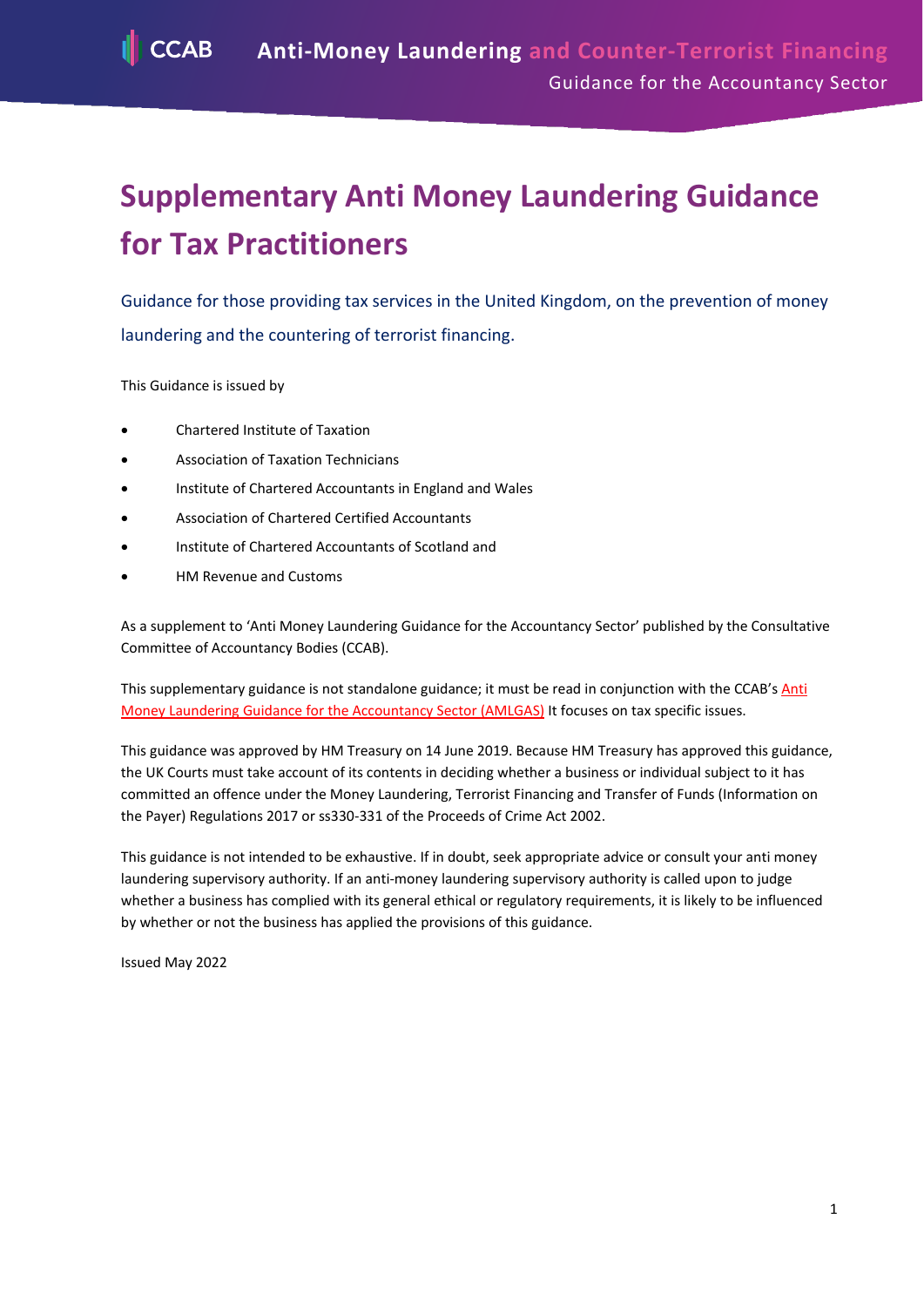# SUPPLEMENTARY ANTI MONEY LAUNDERING GUIDANCE FOR TAX **PRACTITIONERS**

# **Table of Contents**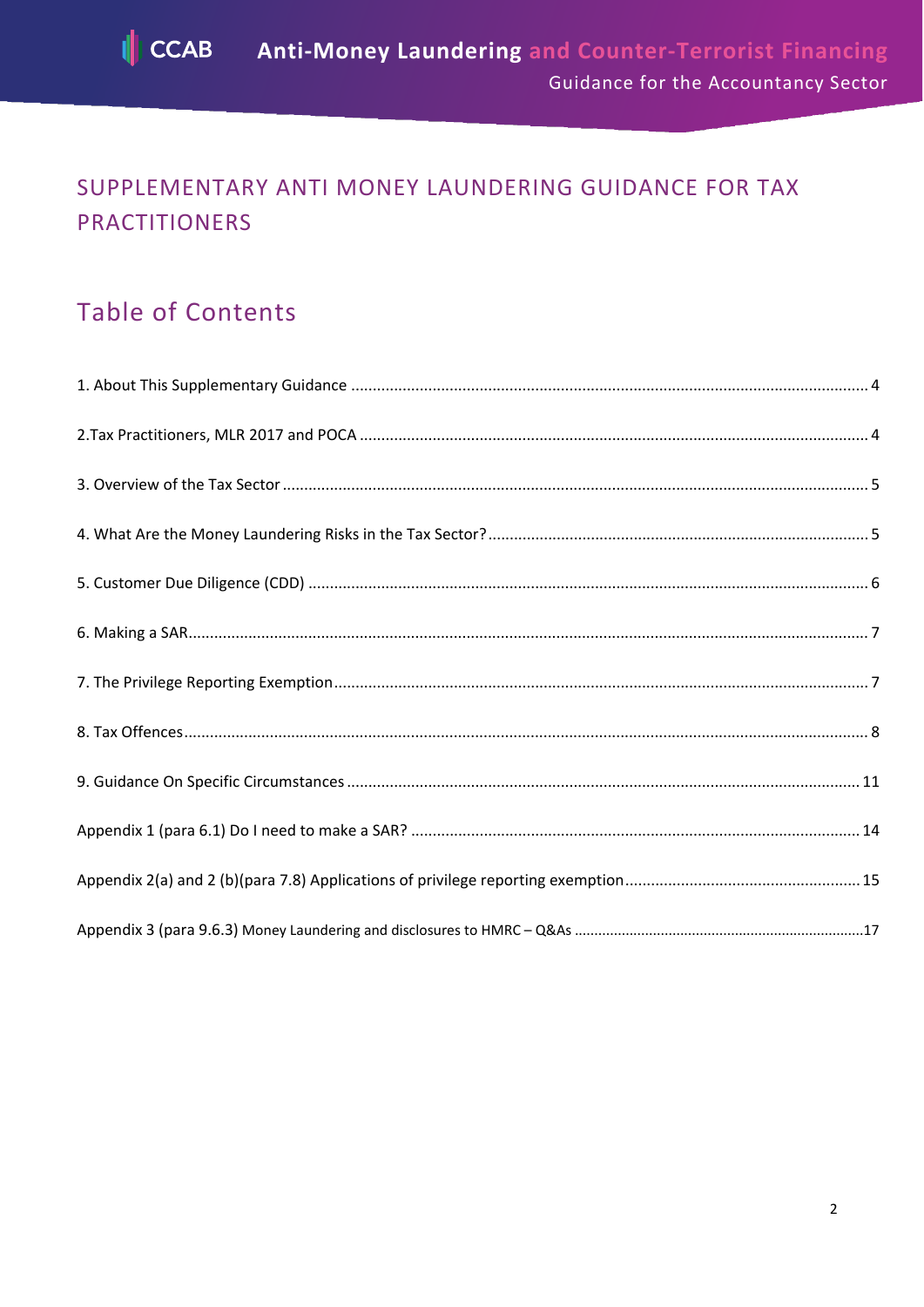# Glossary and interpretation

- **AMLGAS** Anti Money Laundering Guidance for the Accountancy Sector
- **CCAB** The Consultative Committee of Accountancy Bodies
- **CDD** Customer Due Diligence
- **CEMA** Customs and Excise Management Act 1979
- **CFA 2017** Criminal Finances Act 2017
- **DASVOIT** Disclosure of avoidance schemes for VAT & other indirect taxes
- **DOTAS** Disclosure of tax avoidance schemes
- **FA 2007** Finance Act 2007 (and similarly for other FAs)
- GAAR **GENER GENERAL GENERAL GENERAL GENERAL GENERAL GENERAL GENERAL GENERAL GENERAL GENERAL GENERAL GENERAL GENERAL GENERAL GENERAL GENERAL GENERAL GENERAL GENERAL GENERAL GENERAL GENERAL GENERAL GENERAL GENERAL GENERAL GE**
- **HMRC** Her Majesty's Revenue and Customs
- **MLR 2017** The Money Laundering, Terrorist Financing and Transfer of Funds (Information on the Payer) Regulations 2017
- **MLTF** Money laundering and terrorist financing
- **MLRO Money Laundering Reporting Officer**
- **NCA** National Crime Agency
- **POCA** Proceeds of Crime Act 2002
- **SAR** Suspicious Activity Report
- **TMA** The Taxes Management Act 1970
- **UK** United Kingdom
- **VATA** Value Added Tax Act 1994

Note: This guidance is incomplete on its own. It must be read in conjunction with the CCAB's *Anti Money Laundering Guidance for the Accountancy Sector*.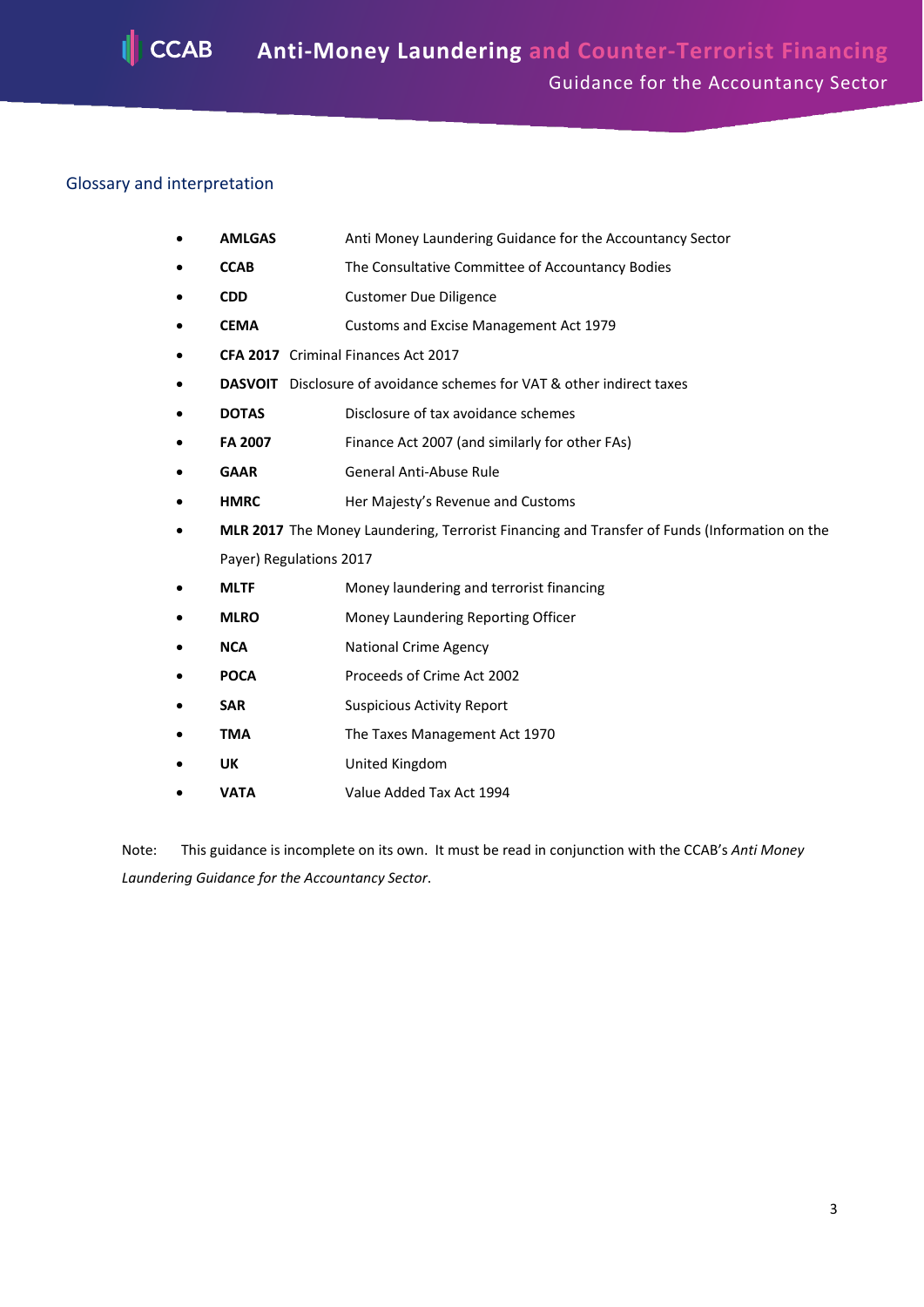# <span id="page-3-0"></span>1. About This Supplementary Guidance

1.1 This supplementary guidance uses the term 'tax practitioner' for someone offering tax services by way of business. The MLR 2017 uses the term 'tax adviser' and defines a tax adviser as:

'a firm or sole practitioner who by way of business provides advice about the tax affairs of other persons, when providing such services'.

The meaning of 'advice' is widely interpreted. For the purpose of this and AMLGAS, tax compliance services, i.e. assisting in the completion and submission of tax returns, are included within the term.

- 1.2 The term 'tax' covers all direct and indirect taxes including duties.
- 1.3 Tax practitioners are within the MLTF regime whilst they are providing services by way of business. They should exercise judgement in deciding whether the provision of tax services is by way of business. If a tax practitioner decides that a service is not by way of business, they should be prepared to explain the reasons for this opinion.
- 1.4 Whilst it is likely that any remunerated service will be judged to be in the course of business, the absence of remuneration is not sufficient to remove a service from the regime. Pro bono services provided through a business will normally fall within the regime. Unremunerated services provided to family members or as an unremunerated volunteer for a not-for-profit organisation will normally fall outside the regime.

#### <span id="page-3-1"></span>2. Tax Practitioners, MLR 2017 and POCA

2.1 This supplementary guidance focuses on predicate tax offences. The obligations placed on tax practitioners under MLR 2017 and POCA are covered in AMLGAS. These include:

Responsibility and oversight

Risk Based Approach

Customer Due Diligence (CDD)

Suspicious Activity Reporting (SAR)

Record keeping

Training and awareness

- 2.2 In particular, tax practitioners should also take proper care, under sections 327 to 32[9 POCA,](https://www.legislation.gov.uk/ukpga/2002/29/part/7) to ensure they do not become involved in an arrangement which they know or suspect facilitates (by whatever means) the acquisition, retention, use or control of criminal property by or on behalf of another person when assisting clients.
- 2.3 Tax practitioners should follow their professional body's ethical guidelines, in particular Professional Conduct in Relation to Taxation, relevant links below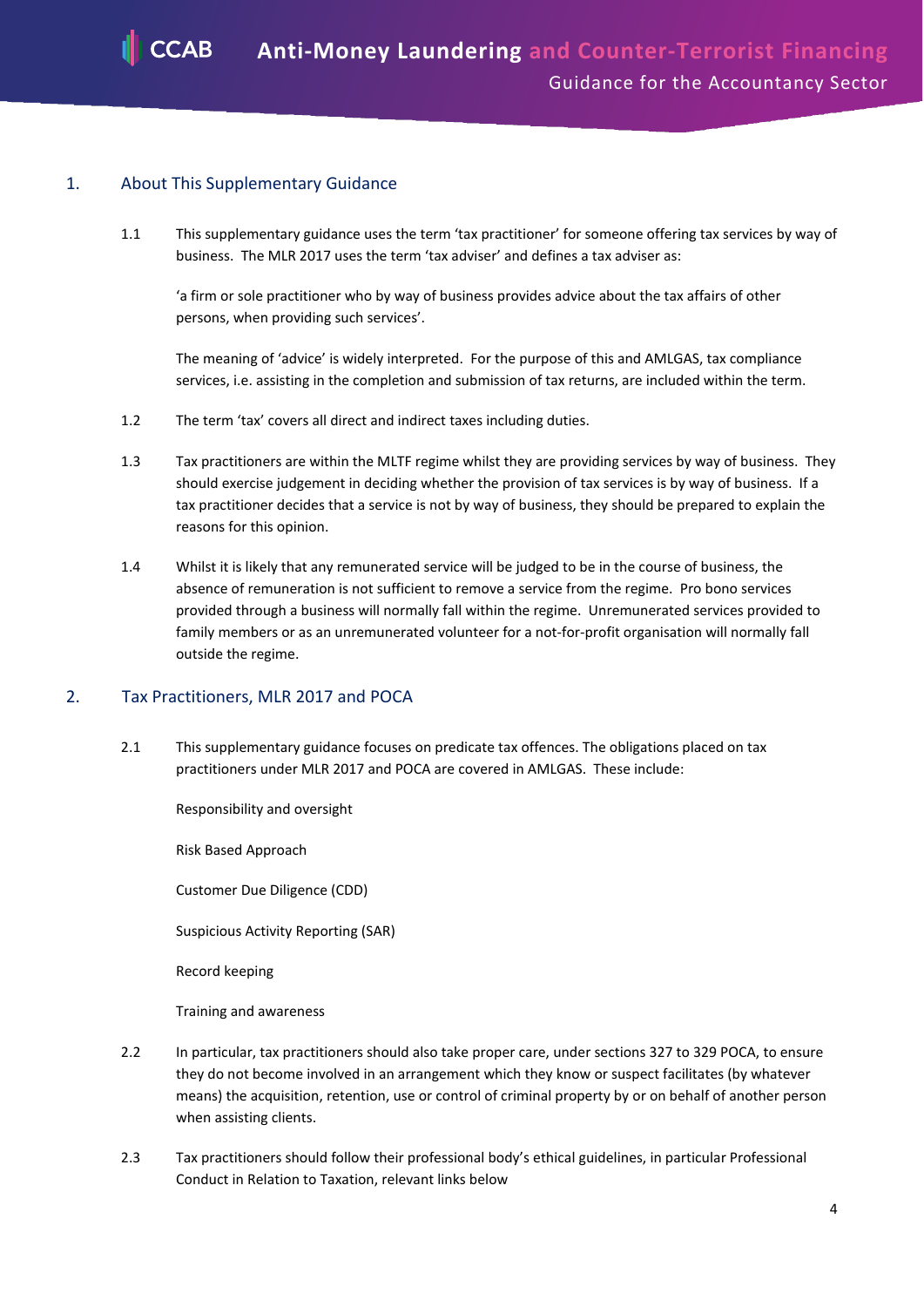

- AAT: [https://www.aat.org.uk/prod/s3fs-public/assets/AAT-professional-conduct-taxation](https://www.aat.org.uk/prod/s3fs-public/assets/AAT-professional-conduct-taxation-guidance.pdf)[guidance.pdf](https://www.aat.org.uk/prod/s3fs-public/assets/AAT-professional-conduct-taxation-guidance.pdf)
- ATT: [https://www.att.org.uk/members/professional-standards-ethics/professional-conduct-relation](https://www.att.org.uk/members/professional-standards-ethics/professional-conduct-relation-taxation)[taxation](https://www.att.org.uk/members/professional-standards-ethics/professional-conduct-relation-taxation)
- ACCA: [https://www.accaglobal.com/gb/en/technical-activities/technical-resources](https://www.accaglobal.com/gb/en/technical-activities/technical-resources-search/2019/february/professional-conduct-in-relation-to-taxation-pcrt.html)[search/2019/february/professional-conduct-in-relation-to-taxation-pcrt.html](https://www.accaglobal.com/gb/en/technical-activities/technical-resources-search/2019/february/professional-conduct-in-relation-to-taxation-pcrt.html)

CIOT :<https://www.tax.org.uk/professional-conduct-in-relation-to-taxation-pcrt>

ICAS: [https://www.icas.com/technical-resources/tax-resources/professional-conduct-in-relation-to](https://www.icas.com/technical-resources/tax-resources/professional-conduct-in-relation-to-taxation)[taxation](https://www.icas.com/technical-resources/tax-resources/professional-conduct-in-relation-to-taxation)

ICAEW:<https://www.icaew.com/technical/tax/pcrt>

2.4 Where tax practitioners are uncertain of their obligations under the MLTF regime they should seek specialist help which could include seeking guidance from their AML supervisory body.

### <span id="page-4-0"></span>3. Overview of the Tax Sector

- 3.1 Tax work covers a broad range of activities from routine compliance work to complex tax planning and advice.
- 3.2 Tax compliance covers the preparation, processing or submission of returns to the tax authorities. These services can include bookkeeping and accounts preparation; giving a client specific tax advice (for example on whether something is liable to or allowable for a tax and on the amount of tax that is due); and reviewing or analysing data provided by a client.
- 3.3 Tax planning looks at advising on and structuring tax affairs in a tax efficient manner. This can sometimes involve the use of trusts, offshore entities and tax favourable regimes.

#### <span id="page-4-1"></span>4. What Are the Money Laundering Risks in the Tax Sector?

- 4.1 The money laundering risk areas that tax practitioners may encounter in practice (as well as the MLTF risks as set out at 4.3.3 of AMLGAS) include the following:
	- (a) Where a client's actions in respect of his tax affairs create proceeds of crime, for example:
		- a client's refusal to correct errors (both for the past and on an ongoing basis); or
		- a client's deliberate under declaration of profits/income/gains or deliberate overstatement of expenses/allowances/losses.
	- (b) Where during the course of dealing with a client's tax affairs a tax practitioner suspects or becomes aware that the client is holding proceeds of crime.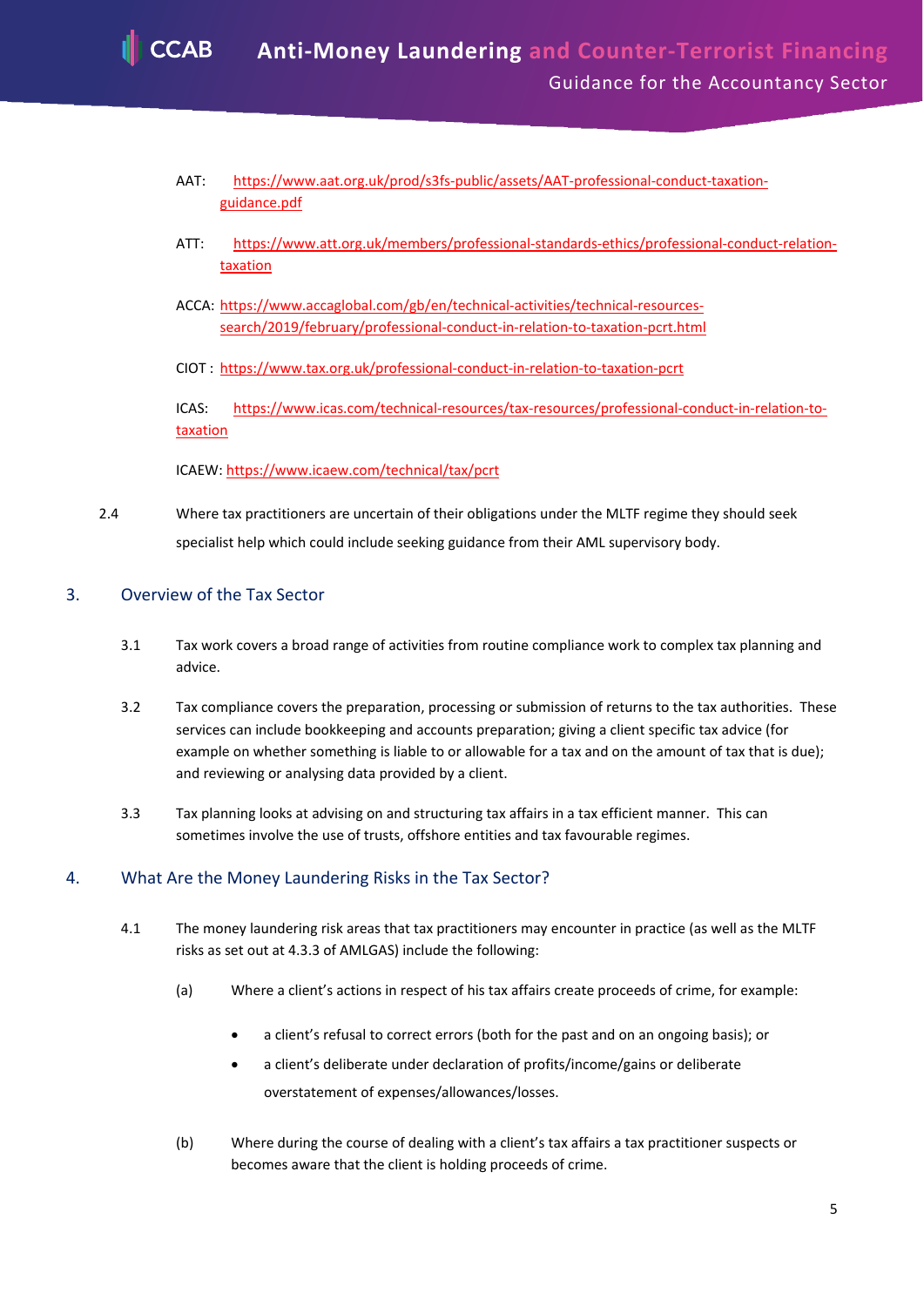**Anti-Money Laundering and Counter-Terrorist Financing** Guidance for the Accountancy Sector

- (c) Where a client asks the practitioner to undertake planning which involves structures which appear to evade tax.
- 4.2 Tax practitioners need to be alert to the risk of assisting or facilitating the laundering of proceeds of crime whether through the evasion of taxes or otherwise. Where a client places significant importance on confidentiality about beneficiaries, owners or structures, tax practitioners still have an obligation to identify the beneficiaries. In addition, the insistence on confidentiality highlights the risk that the funds involved are potentially derived from the proceeds of crime and you need to assess this. For example, s327 POCA specifically refers to transferring funds out of a UK jurisdiction so if a scheme moves funds between jurisdictions there exists the possibility of an offence under s327. See Section 4 of AMLGAS.
- 4.3 Tax practitioners should also take care where they have a client with complex international tax affairs to ensure that no tax evasion or other criminal activity is occurring. For example:
	- Are clients resident in or otherwise associated with a number of jurisdictions yet paying little or no tax in any of them, and if so can this be attributed to legally robustly effective arrangements or not?;
	- Are assets being transferred to trusts and/or to jurisdictions of risk in circumstances where there is no clear legal and rational choice to account for that?
- 4.3 Tax practitioners should take into account the findings of the most recent UK National Risk Assessment, together with any risk assessment and guidance issued by their relevant anti-money laundering supervisory authority.

# <span id="page-5-0"></span>5. Customer Due Diligence (CDD)

**CCAB** 

- 5.1 Customer due diligence and beneficial ownership is considered in detail in Section 5 of AMLGAS and tax practitioners should refer to that guidance in the first instance.
- 5.2 Tax practitioners may be called upon to advise another professional firm. Unless there is a clear agreement between the firms that the advising firm is intended to form a client relationship with the other firm's client, the other firm is the client of the advising firm and accordingly must be made subject to CDD. See paragraph 5.3.33 of AMLGAS.
- 5.3 In cases where there is significant contact with the other firm's client such that a business relationship with it is believed to have been established, then the other firm's client may also be deemed a client and CDD may be required for both the other firm and the other firm's client. See paragraph 5.3.34 of AMLGAS.
- 5.4 The advising firm is allowed to rely on CDD that the other firm has carried out on the client. However, there are strict criteria which must be met where reliance is being placed on another firm's CDD. See paragraphs 5.3.25 – 5.3.31 of AMLGAS.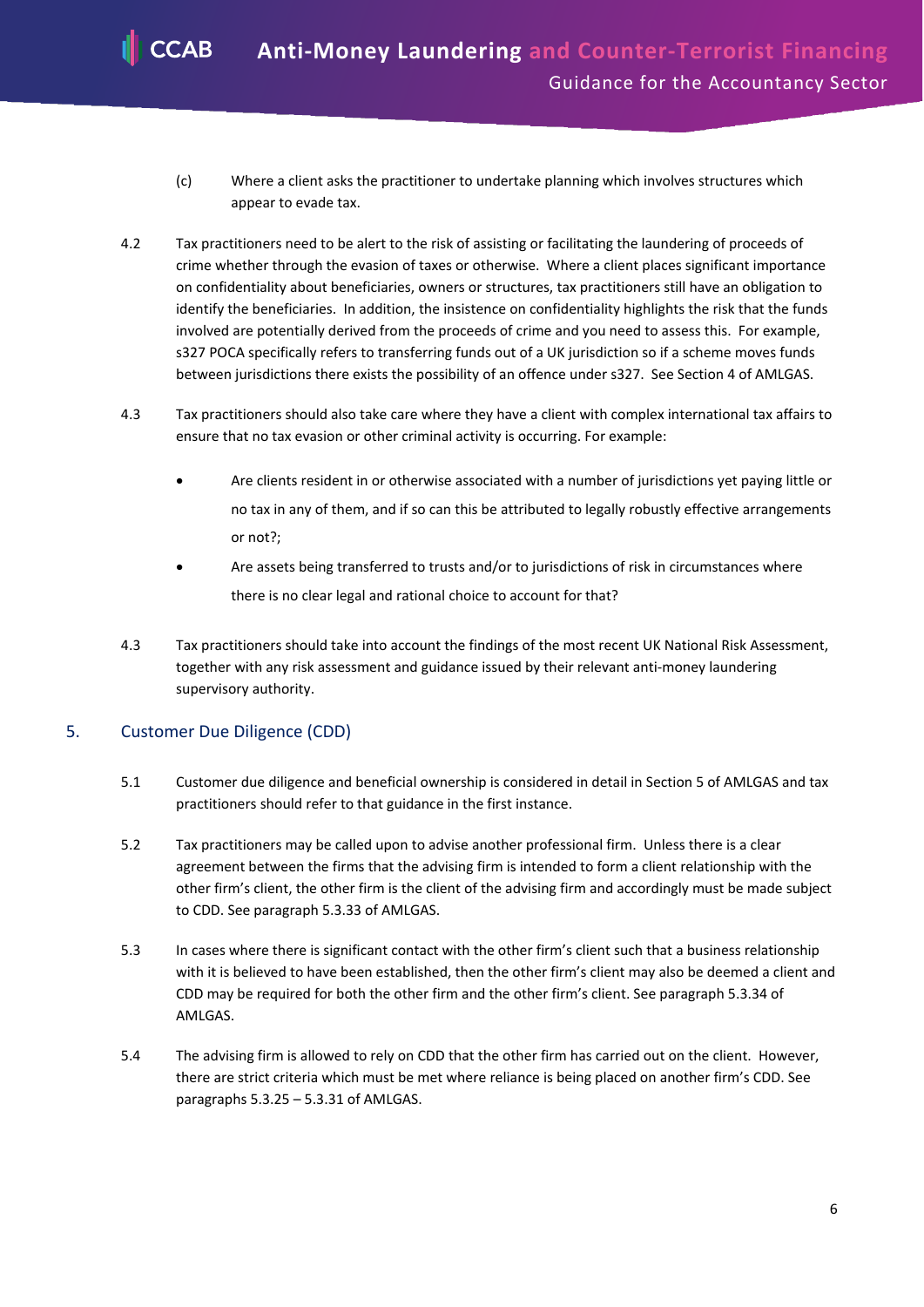

### <span id="page-6-0"></span>6. Making a SAR

- 6.1 If a tax practitioner knows or suspects that a criminal offence, such as tax evasion, has been committed (however trivial), and that proceeds have been derived, then unless the privilege reporting exemption applies, they are obliged to report to NCA (or to their firm's MLRO where they are not a sole practitioner who must then decide whether a report needs to be made to the NCA). It is criminal offence not to make a report where one is required. See Appendix 1: *Do I need to make a SAR?* and sections 6.1 and 6.2 of AMLGAS*.*
- 6.2 Tax practitioners should take considerable care when communicating with clients or third parties after any form of SAR has been made so as not to commit an offence of tipping off. See sections 6.1.20 to 6.1.29 of AMLGAS.

## <span id="page-6-1"></span>7. The Privilege Reporting Exemption

- 7.1 Tax practitioners should read this section in conjunction with paragraphs 6.2.22 6.2.32 of AMLGAS which cover the privilege reporting exemption and the crime/fraud exception in detail.
- 7.2 In summary a tax practitioner who is a professional legal adviser or a 'relevant professional adviser' who suspects or has reasonable grounds for knowing or suspecting that another person is engaged in money laundering is prohibited from making a money laundering report where the knowledge or suspicion comes to them in 'privileged circumstances'.
- 7.3 Tax practitioners should be aware that the privilege reporting exemption does not apply to 'information or other matters which are communicated or given with the intention of furthering a criminal purpose' – the crime/fraud exception.
- 7.4 Relevant professional adviser is defined in s330 (14) POCA as follows:

'an accountant, auditor or tax adviser who is a member of a professional body which is established for accountants, auditors or tax advisers (as the case may be) and which makes provision for

- (a) testing of competence of those seeking admission to membership of such a body as a condition for such admission; and
- (b) imposing and maintaining professional and ethical standards for its members as well as imposing sanctions for non-compliance with those standards.'
- 7.5 The legislation does not list the professional bodies which meet the criteria but the CCAB bodies, the Chartered Institute of Taxation and the Association of Taxation Technicians meet the criteria and hence their members may be considered to be 'relevant professional advisers'.
- 7.6 'Privileged circumstances' is defined at s330 (10) POCA as:

'Information or other matter comes to a professional legal adviser or other relevant professional adviser in privileged circumstances if it is communicated or given to him: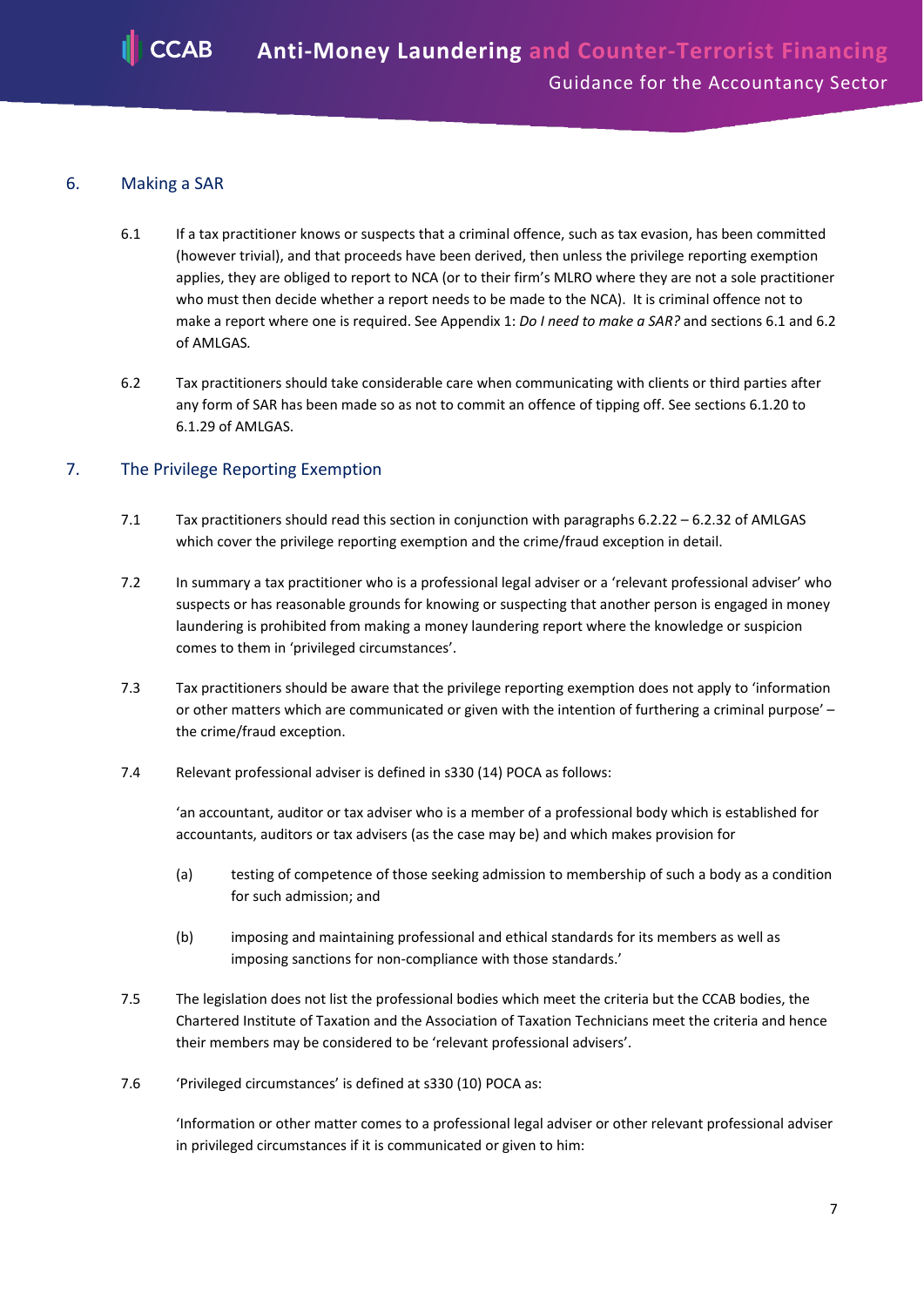**Anti-Money Laundering and Counter-Terrorist Financing** Guidance for the Accountancy Sector

- (a) by (or by a representative of) a client of his in connection with the giving of legal advice by the adviser to the client;
- (b) by (or by a representative of) a person seeking legal advice from the adviser; or
- (c) by a person in connection with legal proceedings or contemplated legal proceedings'.

In this context 'legal advice' (as referred to in the statute) given by a tax practitioner other than a lawyer includes tax advice.

- 7.7 The same knowledge or suspicion may give rise to opposing results depending on the circumstances in which it arose. Thus, if the information came in privileged circumstances, tax practitioners must not make a SAR, whereas if it did not come in privileged circumstances they must report.
- 7.8 As noted in para 7.3, overriding privilege is the crime/fraud exception. It is therefore vital to identify and record the provenance of all suspicions.
- 7.9 Examples of when the privilege reporting exemption might apply are in Appendix 2 below.
- 7.10 Where the privilege reporting exemption applies, it does not also exempt the practitioner from undertaking CDD.
- 7.11 As noted in para 6.2.32 of AMLGAS, whether privileged circumstances and the crime/fraud exception apply in a given situation is a difficult question with a fundamentally legal answer. Practitioners are strongly recommended to seek the advice of a professional legal adviser experienced in these matters.

### <span id="page-7-0"></span>8. Tax Offences

**CCAB** 

#### 8.1 Introduction

- 8.1.1 There are a number of tax offences which can give rise to the proceeds of crime and require the submission of a SAR. These are discussed further below.
- 8.1.2 Tax practitioners are not required to be experts in criminal law. They would however be expected to be aware of the tax planning requirements as set out in 3.9 of *Professional Conduct in Relation to Taxation* (see 8.1.5 below); the enablers of defeated tax avoidance schemes legislation as set out at [schedule](http://www.legislation.gov.uk/ukpga/2017/32/schedule/16/enacted) 16 [to the Finance](http://www.legislation.gov.uk/ukpga/2017/32/schedule/16/enacted) (No.2) Act 2017 and the boundaries between deliberate understatement or other tax evasion and simple cases of error or genuine differences in the interpretation of tax law. They should also be able to identify criminal conduct in relation to direct and indirect tax which is punishable by law. There will be no question of criminality solely in virtue of the fact that the client has adopted in good faith, honestly and without mis-statement a technical position with which HMRC disagrees. However, in such a situation, tax practitioners would need to take into account the provisions of 3.7 of *Professional Conduct in Relation to Taxation* in respect of alerting the client to the risks involved.
- 8.1.3 The main areas where offences may arise are: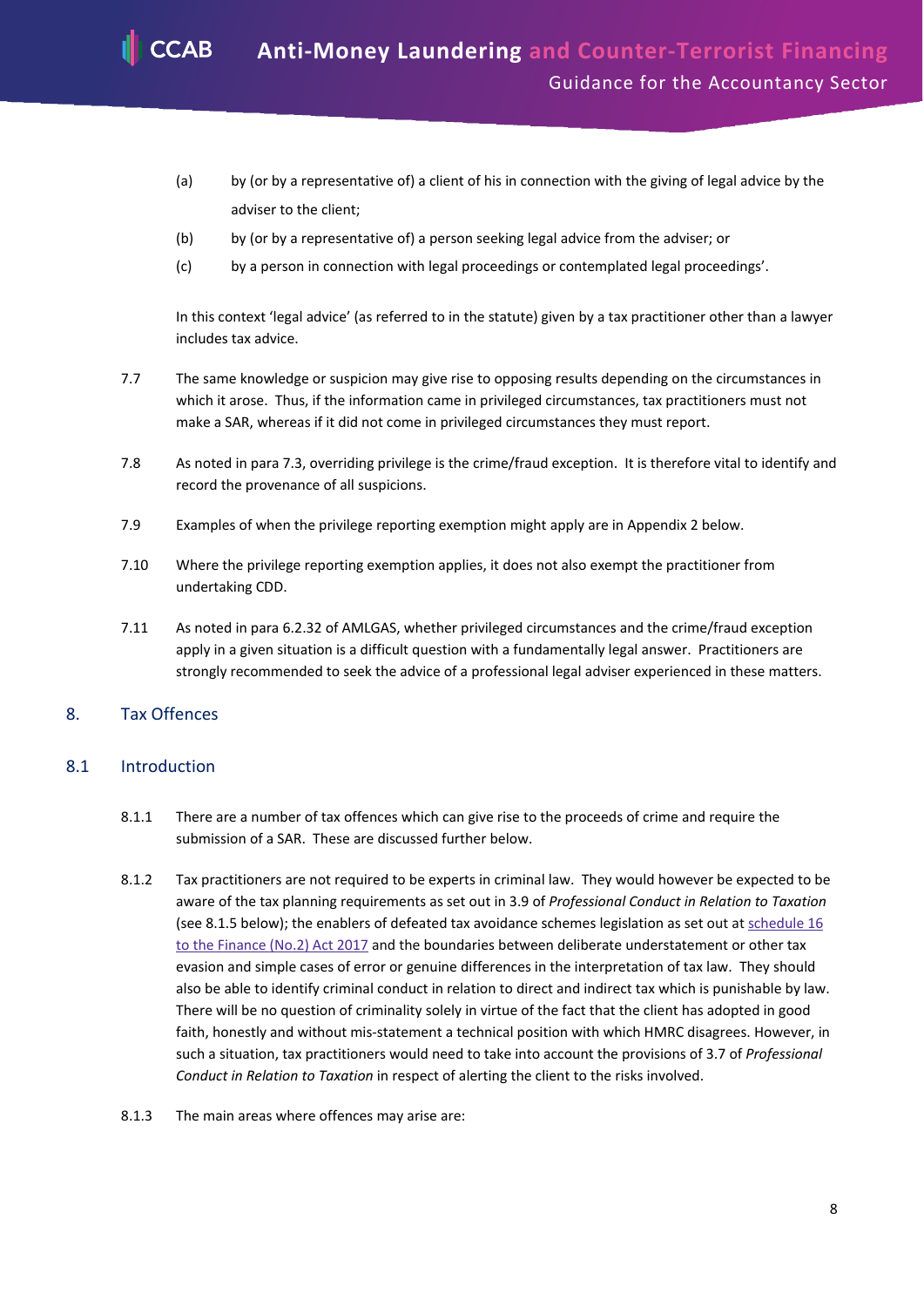- tax evasion, including making false returns (involving supporting documents), accounts or financial statements or deliberate failure to submit returns; and
- deliberate refusal to correct known errors.
- 8.1.4 If the suspected evasion is of taxes outside the UK, in circumstances which would be a criminal offence if the conduct occurred in the UK, this should also be reported immediately unless it is known to be lawful under the criminal law applying in that country and that conduct, if carried out in the UK, would attract a maximum sentence in the UK of less than twelve months, except as prescribed by Order.As in other cases, this is unless the privilege reporting exemption applies. There are other very limited exceptions regarding the reporting of overseas criminal conduct; see para 2.2.2 of AMLGAS.
- 8.1.5 Tax practitioners can and should apply the principles set out in their professional body's normal ethical guidance *Professional Conduct in Relation to Taxation* to persuade the client to act properly. If there is doubt in this regard, the practitioner will need to consider carefully whether they can commence or continue to act.

# 8.2 Direct tax offences

- 8.2.1 Tax legislation provides a civil penalty regime covering both fraudulent and negligent conduct. For example, Sch 24 FA 2007 – *Penalties for errors* provides for penalties for 'careless' or 'deliberate' behaviour. These civil provisions have been supplemented in recent years by some strict liability (i.e. criminal) offences, for which similar considerations apply as for indirect tax offences, see next section. For the purposes of this guidance, it is only dishonest (now called 'deliberate' in tax legislation) or fraudulent conduct which is reportable under POCA.
- 8.2.2 Where conduct may attract a civil penalty under the tax legislation but may also, on the particular facts, amount to criminal conduct, then the conduct is criminal, and should therefore be reported. By way of example only, knowingly assisting in the preparation of an incorrect return etc. could give rise to a civil penalty under Sch 38 FA 2012 – *Tax agents: dishonest conduct* (for actions prior to 1 April 2013 see s99 TMA); the conduct concerned could amount to a criminal offence (such as false accounting or cheating HMRC) as well. A SAR should be submitted in any case where criminal conduct is known or suspected and proceeds have been derived, unless the privilege reporting exemption applies.

# 8.3 Indirect tax offences

8.3.1 Where indirect tax is concerned, innocent or negligent errors may be criminal offences as strict liability is imposed by such as s167(3) CEMA – *Untrue declarations, etc*. which provides:

'If any person –

(a) makes or signs, or causes to be made or signed, or delivers or causes to be delivered to the Commissioners or any officer, any declaration, notice, certificate or other document whatsoever; or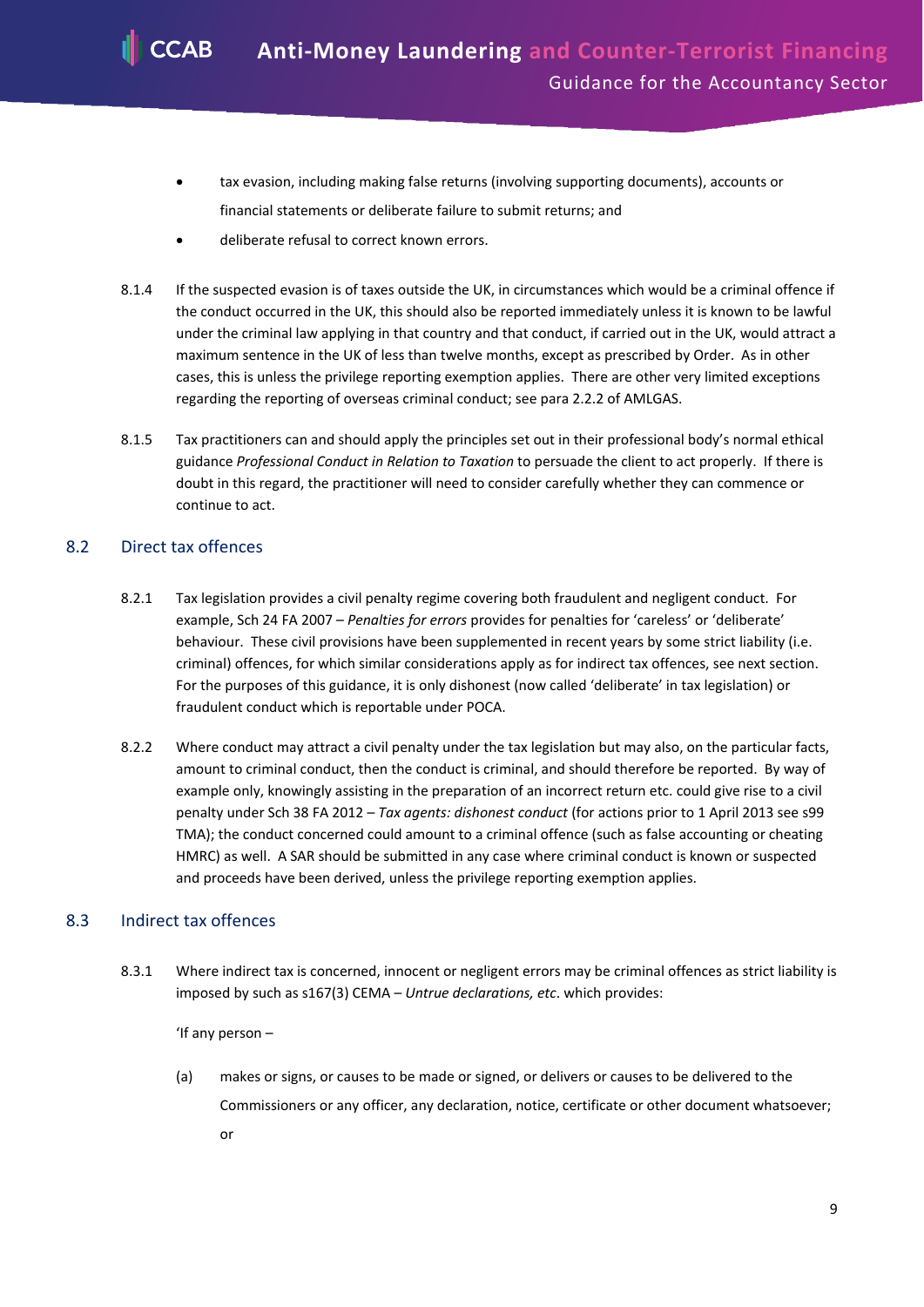(b) makes any statement in answer to any question put to him by an officer which he is required by or under any enactment to answer, being a document or statement produced or made for any purpose of any assigned matter, which is untrue in any material particular, then, without prejudice to subsection (4) below, he shall be liable on summary conviction to a penalty of level 4 on the standard scale'.

'Assigned matter' is defined in section 1 of CEMA as meaning 'any matter in relation to which the Commissioners are for the time being required in pursuance of any enactment to perform any duties'.

- 8.3.2 This broadly makes most errors, however innocent, criminal offences in VAT and all other indirect taxes. The fact that VAT matters are in practice handled under the civil penalties regime in most circumstances is irrelevant to the fact that there is an offence under s167(3) CEMA. However, an innocent or negligent error will not be classed as money laundering where the person making the error was not aware/did not suspect that they had committed a criminal offence.
- 8.3.3 Property is only criminal property for the purposes of POCA if it not only constitutes or represents benefit from criminal conduct, but the 'alleged offender knows or suspects that it constitutes or represents such a benefit' (s340(3) POCA).
- 8.3.4 A client who has knowledge of s167 CEMA will 'know or suspect' that they are in receipt of funds once they become aware of the error or mistake so the normal SAR regime applies. A tax practitioner should make a judgement based on their knowledge of the client: there is no presumption that the client is aware of the strict liability offence in s167(3) and a practitioner does not have to investigate the client's knowledge. If a practitioner believes a SAR is necessary, they should consider explaining in the SAR that the report is being made as a result of s167.
- 8.3.5 Where the practitioner suspects that the irregularity may have amounted to tax evasion or tax fraud, the need to make a SAR should be considered on the usual basis and in the same way as for direct tax. There is a large number of specific criminal offences in the indirect taxes legislation and these are outlined in section 8.4 below. However, in essence they all amount to variations on tax evasion and involve some intent to avoid paying the correct amount of tax.
- 8.3.6 Unwillingness or refusal to correct indirect tax errors should be treated as set out in section 9 below.

### 8.4 Other offences applicable across indirect tax

**CCAB** 

- 8.4.1 There is a range of other crimes in the VAT and duties legislation, covering for example:
	- the bribing of a Commissioner, officer or appointed or authorised person;
	- the obstructing of an officer performing any duty, or similar conduct;
	- production, signing etc. of untrue documents and statements;
	- the counterfeiting or falsifying of documents;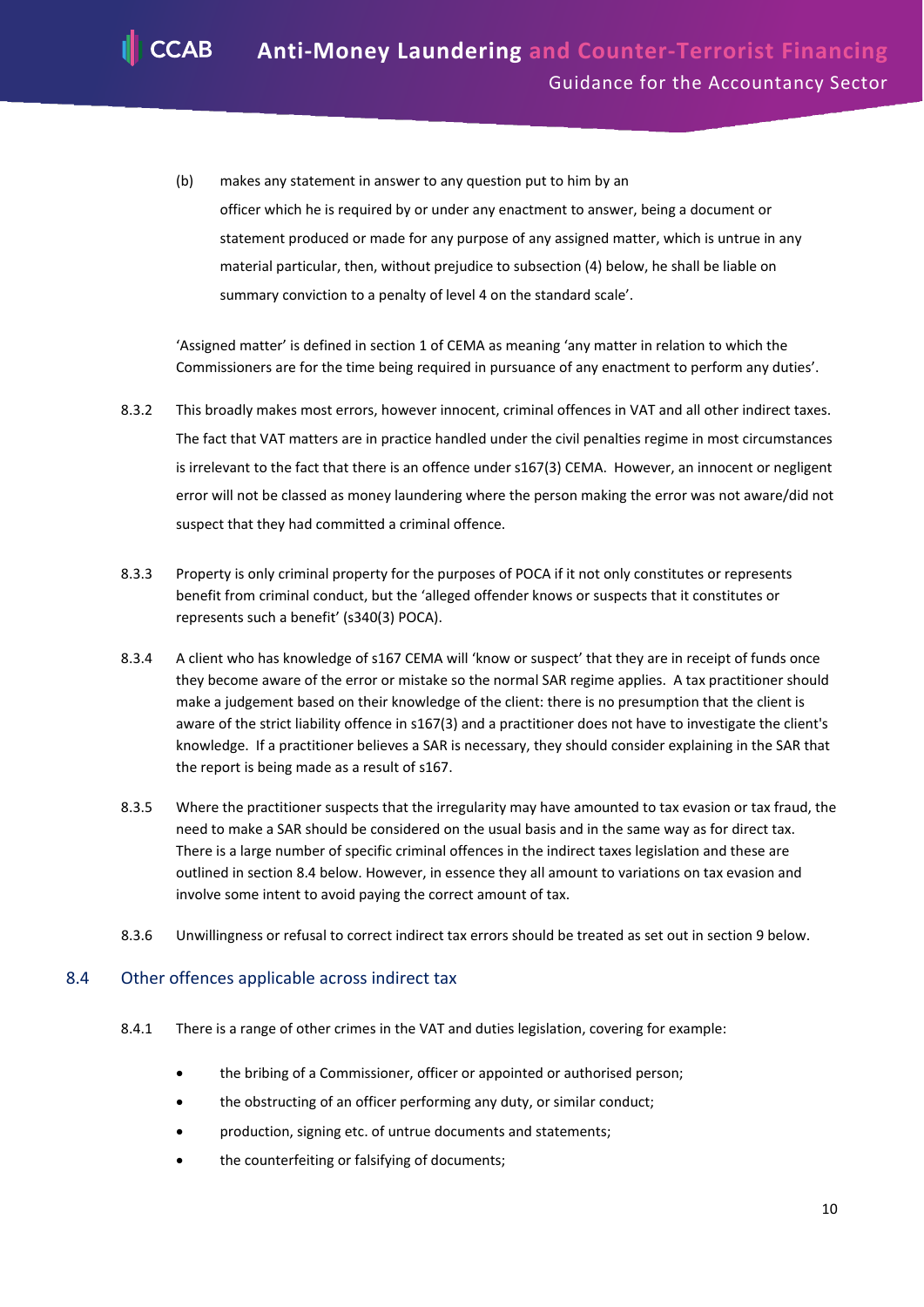- obstructing, or failing to assist in, the inspection of a computer;
- the breaching of conditions applied in respect of relief from VAT conferred on specified classes of persons, such as members of visiting forces;
- the failure to furnish a supplementary declaration under the Intrastat procedure;
- fraudulent evasion of VAT (s72(1) VATA 1994);
- production, furnishing or sending of false documents and statements (s72 (3) VATA);
- conduct which must have involved an offence (s72(8) VATA);
- possession and dealing in goods on which VAT has been evaded (s72(10) VATA); and
- supplying goods or service without providing security (s72 (11) VATA).
- 8.4.2 In addition there is the common law offence of Cheating the Public Revenue.
- 8.4.3 There are other offences relating to particular indirect taxes and excise duties, such as stamp duty and stamp duty land tax, alcohol, tobacco products and mineral oil duties, betting and gaming duty, aggregates levy, etc. The legislation in respect of these duties, taxes and levies provides the offences specific to them.

#### <span id="page-10-0"></span>9. Guidance On Specific Circumstances

9.1 In all the situations below, tax practitioners should apply their professional body's normal ethical guidance, *Professional Conduct in Relation to Taxation* for example, to persuade their client to comply with the law. Should the client's intention in this regard remain in doubt, the tax practitioner should consider carefully whether they can commence or continue to act and should also consider whether they have an obligation to make a SAR (or report to their MLRO) if they have a suspicion of money laundering occurring

## 9.2 Innocent or negligent errors

9.2.1 It is not uncommon for tax practitioners to become aware of errors in or omissions from clients' tax returns or any calculations or statements appertaining to any liability or an underpayment of tax, for example because a payment date has been missed. If the tax practitioner has cause to believe that these came about as a result of an innocent mistake or oversight, they will not have formed a suspicion. However, in some cases, the tax practitioner may form a suspicion that the error or omission was intentional and should make a SAR unless the privilege reporting exemption applies.

#### 9.3 Unwillingness or refusal to disclose to the tax authorities

9.3.1 Where a client indicates that they are unwilling or refuses to disclose the matter to HMRC in order to avoid paying the tax due, the client appears to have formed criminal intent and hence the reporting obligation arises unless the privilege reporting exemption applies (see section 7 above and paragraphs 6.2.22 – 6.2.32 of AMLGAS). A tax practitioner will need to be careful in applying the privilege reporting exemption when the client has expressed a clear intention to evade taxes and needs to consider whether the crime/fraud exception applies.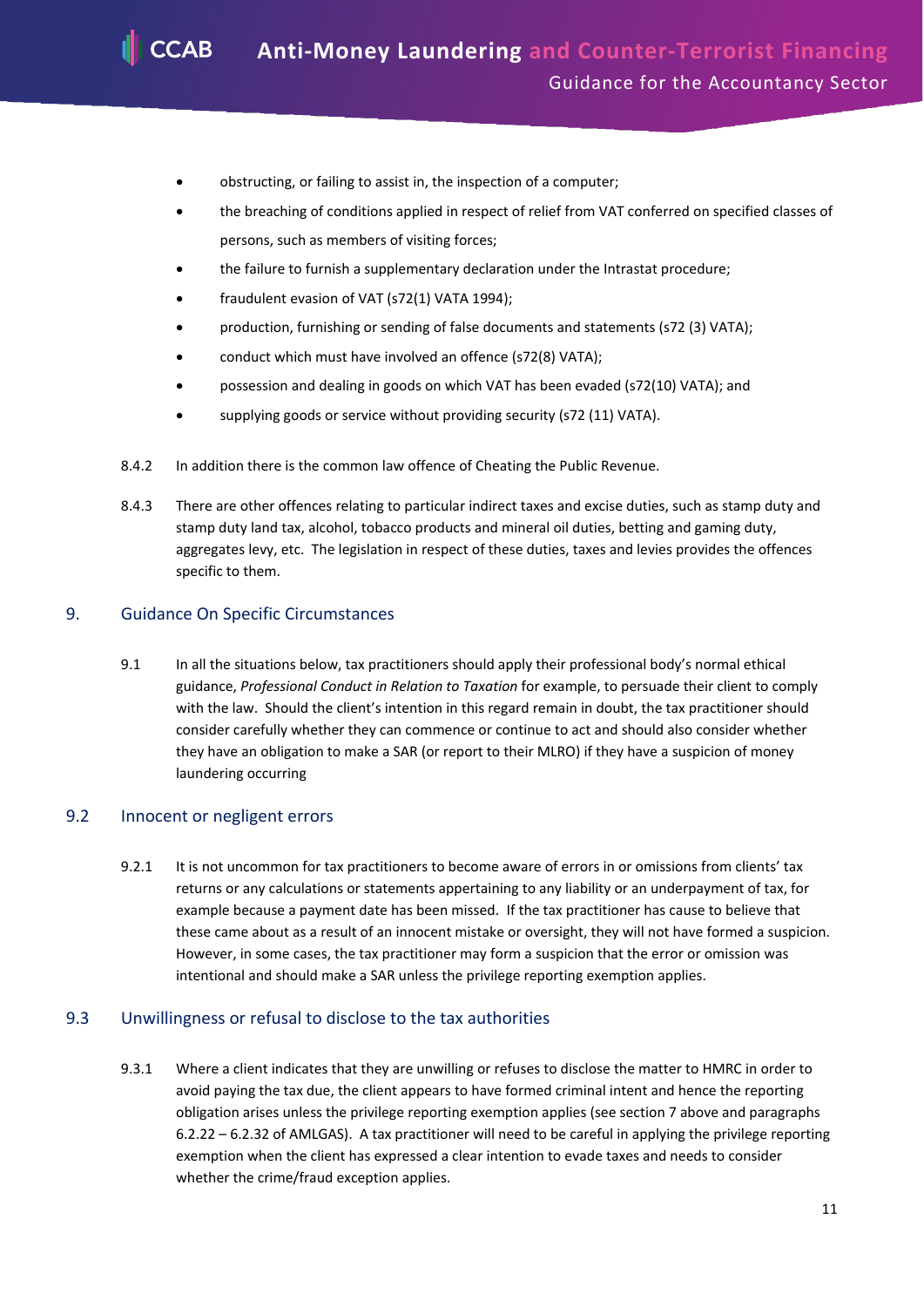## 9.4 Adjusting subsequent returns

9.4.1 It should be noted that the legislation applies to any conduct which constitutes the laundering of the proceeds of any criminal offence however small the amount involved. However, where the law permits the correction of small errors by making subsequent tax adjustments, and the original error was not attributable to any criminal conduct, then the adjustment itself will not give rise to the need to report, since no crime will have been committed.

#### **9.5** Intention to underpay tax

- 9.5.1 A client may suggest that they will in the future underpay tax which would be tax evasion and a money laundering offence when it occurs.
- 9.5.3 A SAR may well be required in such cases once there are proceeds of crime (i.e. once the tax has become due), depending upon the facts and circumstances and whether the privilege reporting exemption applies (see section 7 above and paragraphs 6.2.22 – 6.2.32 of AMLGAS). As in 9.3 above, a tax practitioner will need to be careful in applying the privilege reporting exemption when the client has expressed a clear intention to evade taxes.

### 9.6 Procedures under HMRC's Contractual Disclosure Facility (CDF) and Code of Practice 9 (COP 9)

- 9.6.1 In circumstances where a potential or current client asks a practitioner to act in the making of a disclosure under these procedures to HMRC, a suspicion of tax evasion will often, but not always, arise.
- 9.6.2 Tax practitioners should be aware that notification to HMRC is not a substitute for a report to NCA. Where appropriate a report must also be made to NCA as soon as the tax practitioner has knowledge or suspicion or reasonable grounds for knowledge or suspicion that tax has intentionally not been paid when due. If the client instructs the practitioner to help settle their tax affairs with HMRC, this can be noted in the SAR. The tax practitioner (or their firm's MLRO where they are not a sole practitioner) should consider carefully whether the privilege reporting exemption applies.
- 9.6.3 There may be occasions where the tax practitioner does not hold sufficient information to make a detailed disclosure of their client's tax evasion to HMRC at the same time as they (or their firm's MLRO where they are not a sole practitioner) submits a SAR to NCA. However, the tax practitioner will be keen to protect their client's position by notifying HMRC of the tax evasion even if only in the broadest of terms before NCA does so that the case may be regarded as a voluntary disclosure. See Appendix 3.

### 9.7 Tax avoidance arrangements

9.7.1 Tax avoidance is not a crime.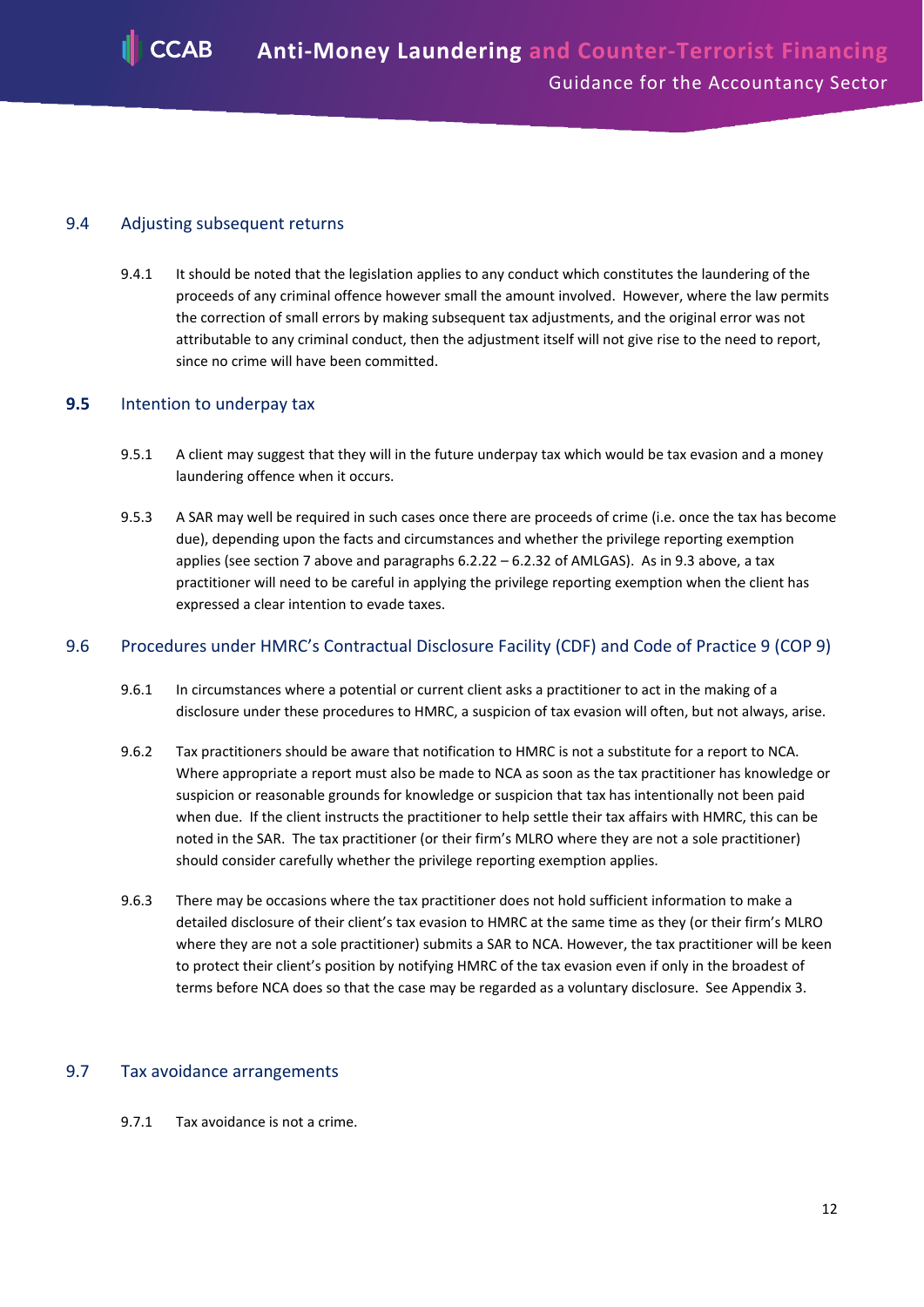

- 9.7.2 HMRC has, however, sometimes used COP 9 etc. where avoidance arrangements have been used. This may be for a number of reasons, for example a suspicion that the underlying transactions are fictitious or that documents have been backdated.
- 9.7.3 The same principles as noted in section 9.5 above are relevant. This applies whether or not the arrangements are disclosed under the DOTAS regime, or for indirect taxes the DASVOIT rules which came into force on 1 January 2018, or are challenged under the GAAR, neither of which in isolation determine whether tax evasion has taken place; the practitioner must make their own decision whether knowledge or suspicion of tax evasion exists.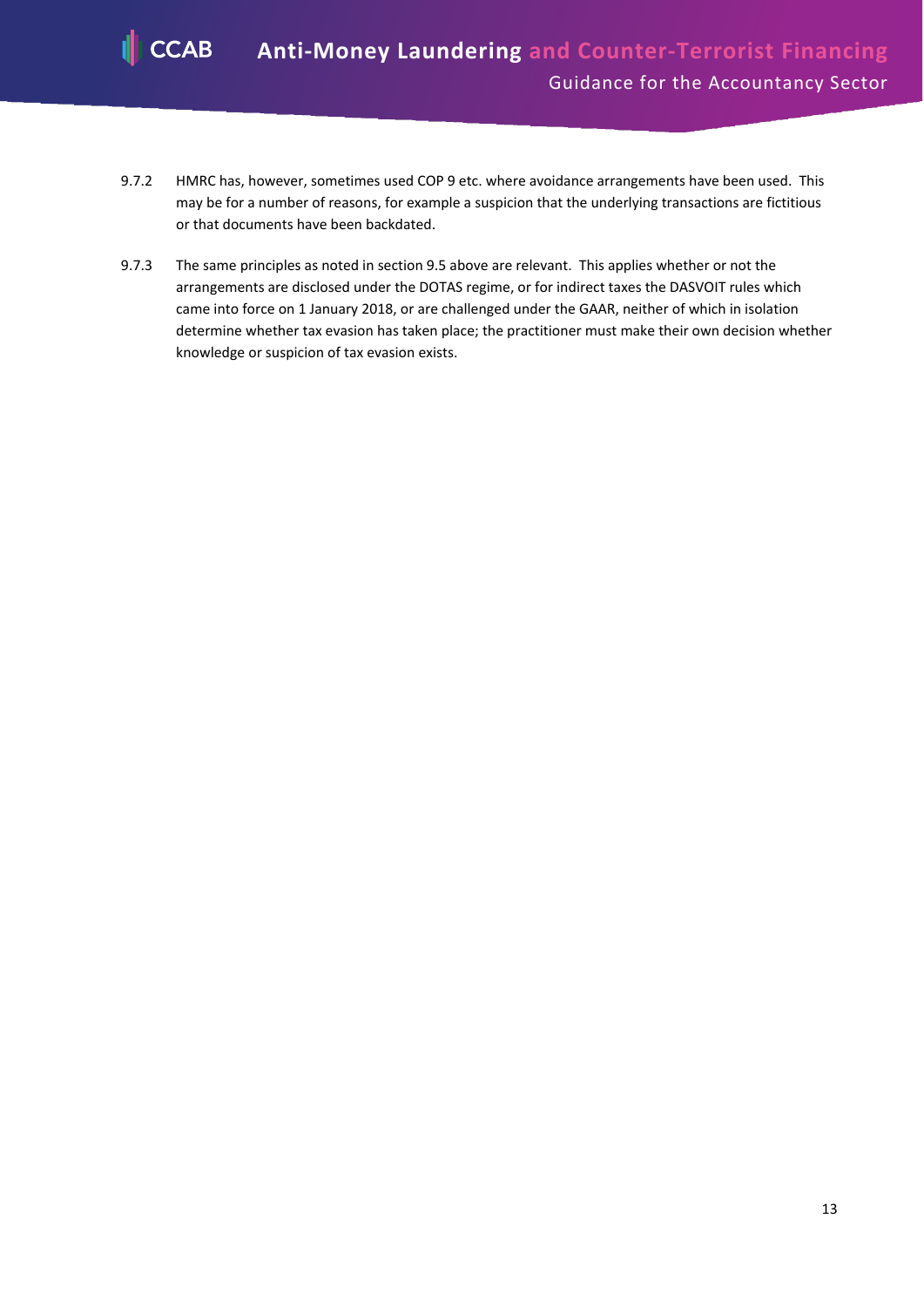# <span id="page-13-0"></span>Appendix 1(para 6.1) **Do I need to make a SAR?**

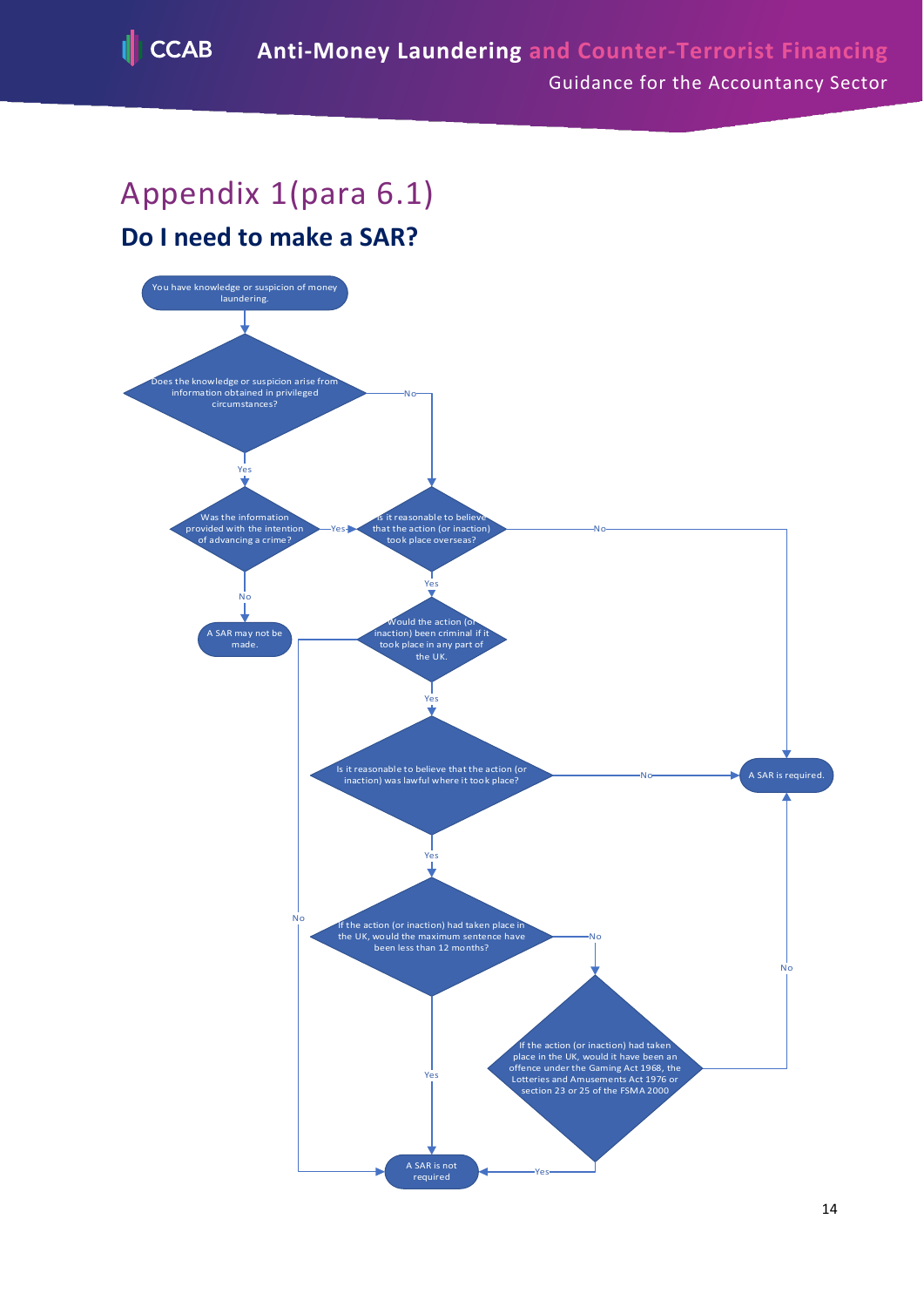# <span id="page-14-0"></span>Appendix 2(a) (para 7.8)

## **Examples of the application of the privilege reporting exemption**

These examples are intended as general guidance only and are not a substitute for seeking legal advice in cases of doubt.

## **Examples of when the privilege reporting exemption might apply**

- Advice on tax law to assist a client in understanding their tax position.
- Advice on how to order or structure a client's tax affairs in a tax efficient manner.
- Advice on disclosure obligations to the tax authorities, including advice given in the context of compliance work on reporting requirements and situations where previously there may have been failure to disclose.
- Suspicions derived from pre-existing documents may be covered by the reporting exemption where those documents come to the tax practitioner in privileged circumstances. For example, if a client asked for tax advice on settling past tax under declarations and provided copies of bank statements or invoices or past tax returns in order that the tax adviser could advise, that information could be regarded as having come to the adviser in privileged circumstances.

# **Examples where relevant professional advisers might fall within privileged circumstances as regards litigation privilege**

- Assisting a client by taking witness statements from him or from third parties in respect of litigation.
- Representing a client, as permitted, at a tax tribunal.
- When instructed as an expert witness by a solicitor on behalf of a client in respect of litigation.

# **Examples of when the privilege reporting exemption is unlikely to apply**

- Information uncovered during tax compliance work, for example spotting that personal expenditure had been claimed as a business expense in a previous year.
- Information uncovered during a tax due diligence assignment or other agreed upon procedures exercise which is for the purposes of producing an evaluation report or an assurance based opinion (other than an audit) to the client or a third party.
- Information provided by or communications received direct from any third party particularly if no advice has been sought in respect of the underlying detailed content by the client. For example, receipt of information or communications when acting as the client's tax agent.
- Information received about the client's or a third party's affairs which is outside the scope of the tax services in respect of which the adviser has been engaged.

# Appendix 2(b) (para 7.8)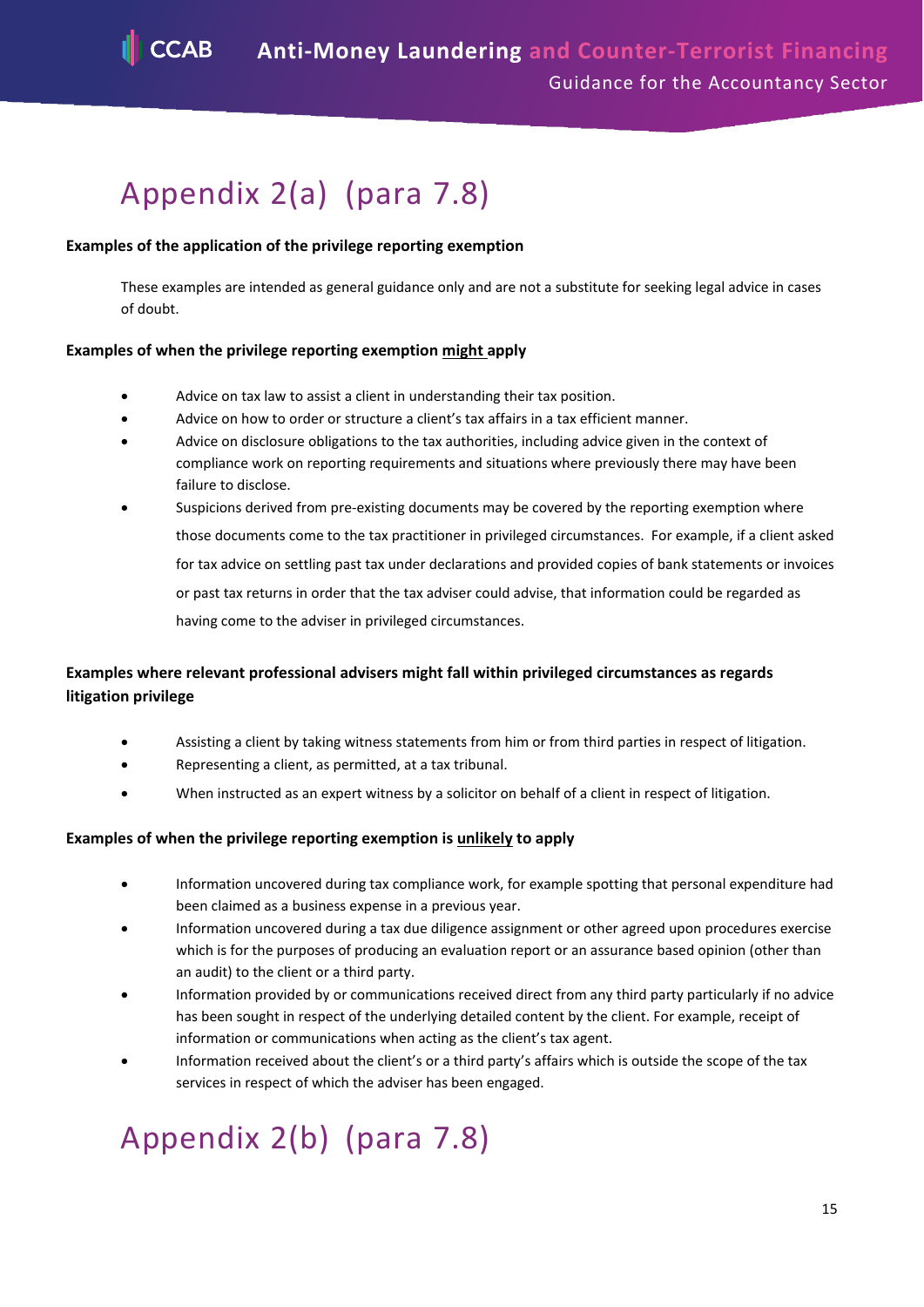# Examples of privileged/not-privileged circumstances and applying the crime/fraud exception

#### **Privileged circumstances**

You are approached by a long-standing client seeking advice on what to do about an undisclosed Swiss bank account, where the original money came from undeclared income. They are concerned about the arrangement agreed between the Swiss banks and HMRC. You explain their options and advise that they make a declaration to HMRC.

Clearly you now know that they have been evading tax; as such, they have committed a money laundering offence. However, the client approached you seeking advice on making an unprompted disclosure under the tax legislation of their undeclared income. It does not appear that this information was disclosed to you with the intention of furthering a criminal offence so it is covered by the privilege exemption. In such circumstances, tax practitioners should also consider whether they should continue to act if they have concerns that the client has not fully disclosed and so that they do not become complicit in further money laundering offences. You must not report them to NCA.

Having advised them to make a declaration, and explained the consequences, your advice remains privileged even if they subsequently decide not to follow your recommendation.

#### **Not-privileged circumstances**

Now contrast that with the situation whereby, during the preparation of the client's tax return, a member of staff encounters a bank statement from the Swiss bank account among the papers supplied by the client. You ask your client about this bank account; they then admit to the tax evasion. You have the same information as before, but received in a different way.

In this situation you must report.

#### **Applying the crime/fraud exemption**

Consider the situation where you act for a wife in an acrimonious divorce that is heading for the courts. The wife is claiming 50% of her husband's assets. In preparation for the hearing she notifies you of her husband's undisclosed Swiss bank account, providing you with full details. She wishes to claim 50% of that as well!

While this appears to be covered by litigation privilege, her intention in providing the information is to acquire criminal property (i.e. half the money in the Swiss bank account). It would fall under the crime/fraud exemption, so would not be privileged.

You would therefore need to report.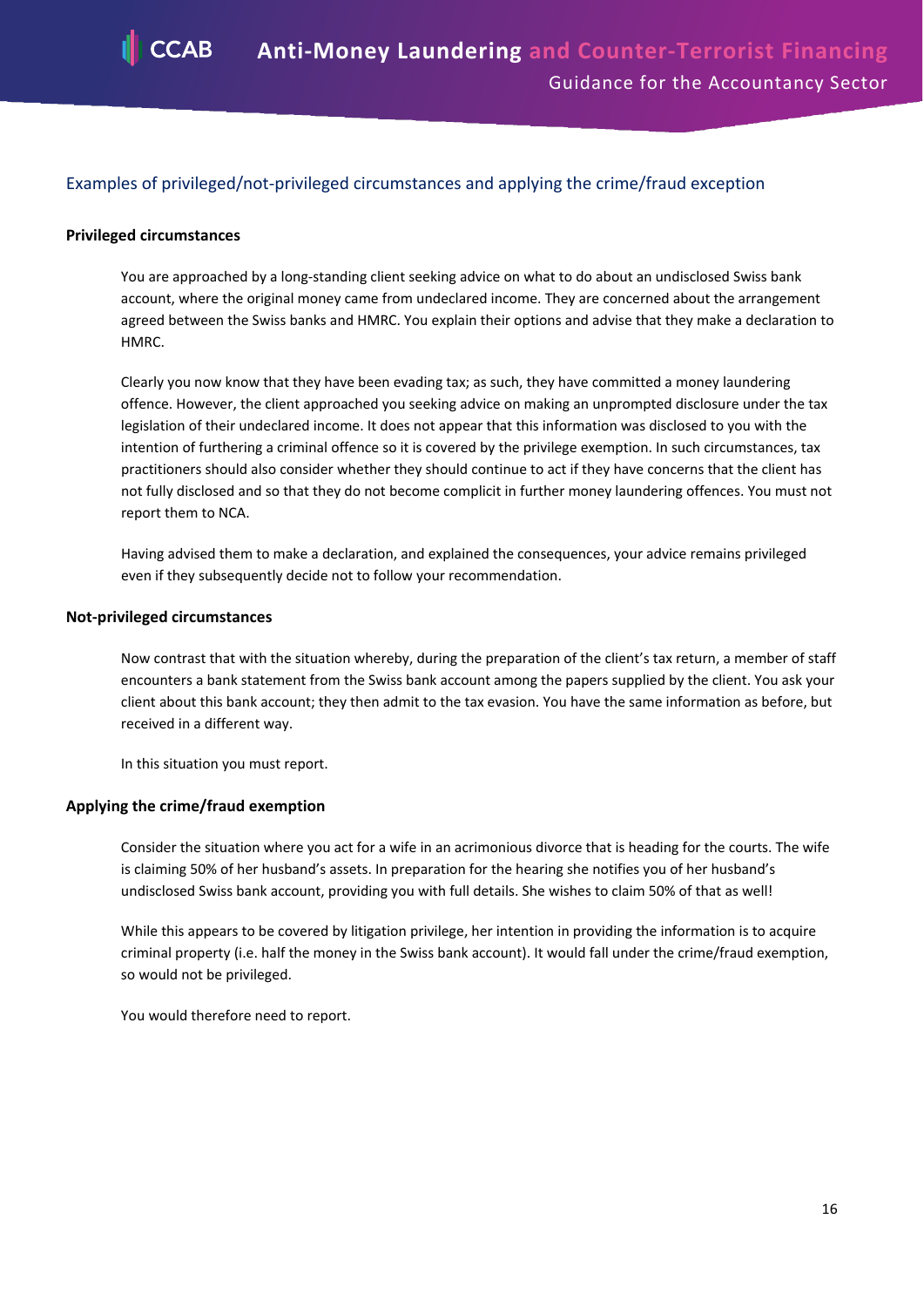# <span id="page-16-0"></span>Appendix 3(para 9.6.3)

# Money Laundering and disclosures to HMRC:

# A Questions and Answers guidance note

This note is an updated version of a note originally agreed between HMRC, the Association of Taxation Technicians and the Chartered Institute of Taxation.

#### **Object of note**

To provide guidance about the practical effect of the money laundering legislation on disclosures of tax evasion by tax practitioners.

#### **Questions and answers**

**1. Do the money laundering requirements make any difference to HMRC's willingness to use Code of Practice 9 (COP 9)/Contractual Disclosure Facility (CDF) or their willingness to come to a settlement without prosecution?**

HMRC have confirmed that the money laundering requirements do not affect enquiries under these procedures.

# **2. Which government departments should I as a tax practitioner inform when I am approached by an individual who tells me that they want to make a full disclosure of undeclared taxable income and/or gains?**

Having taken instructions and collected all relevant information from your client, there are a number of disclosure facilities to consider. Website links can be found at the bottom of this Appendix.

In the case of COP 9, you may wish to discuss what is involved in the disclosure process with the COP 9 Centre. Please note that they will not be able to discuss the specifics of the case. If your client wishes to be considered for the CDF, the request can be found at [www.hmrc.gov.uk/admittingfraud,](http://www.hmrc.gov.uk/admittingfraud) where you can also find additional information about CDF.

But if you have reasonable grounds for knowing or suspecting that your client has intentionally evaded tax then the money laundering laws will also apply. You or your Money Laundering Reporting Officer (MLRO) if you have one, will be obliged also to make a report to NCA in the specified form unless the privilege reporting exemption applies. Where you have a MLRO, you must notify him or her and they will in turn consider whether a report should be made to NCA. See Section 3 of AMLGAS regarding the need to appoint a MLRO where you do not have one.

#### **3. Should I make a report to NCA when I receive a COP 9/CDF enquiry letter from HMRC?**

It is your knowledge or suspicion that counts rather than HMRC's suspicion. You should make up your own mind whether such a letter gives you grounds for making a report applying the criteria in section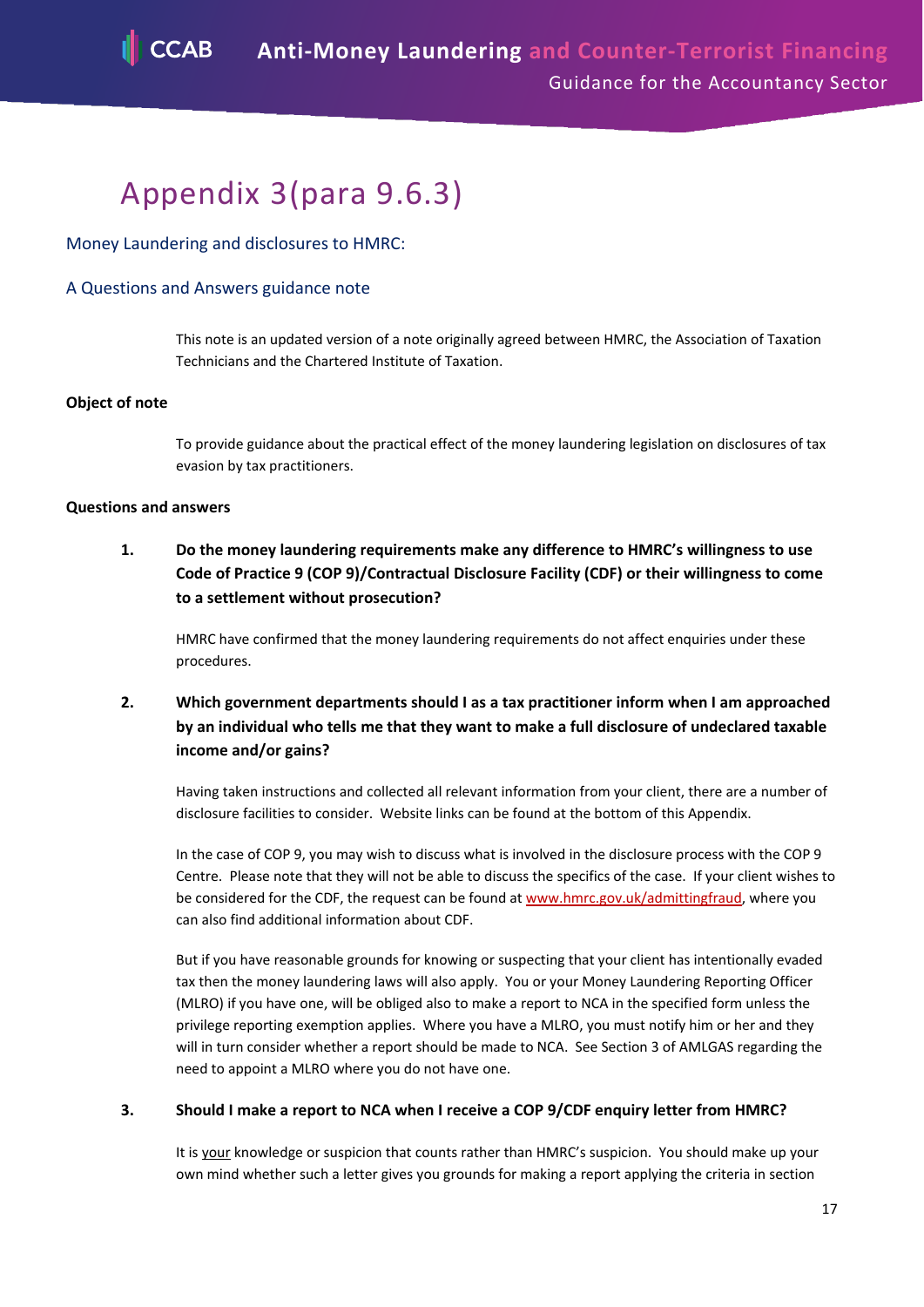330 POCA 2002, i.e. do you know or suspect, or have reasonable grounds for knowing or suspecting, that the client is engaged in money laundering as defined at Chapter 2 of AMLGAS.

#### **4. When should I make a report to NCA?**

The money laundering legislation says that NCA must be told 'as soon as is practicable after the information or other matter' that gave rise to the knowledge or suspicion was received.

# **5. It is possible that following my submitting a SAR to NCA, the potential client may not instruct me to make a disclosure to help them settle their tax affairs with HMRC. Will HMRC monitor me as the tax practitioner named in the NCA report to see if a disclosure emerges, and if so for how long?**

HMRC recognise that the potential client may go elsewhere (or nowhere) for advice. They have said they have no intention of monitoring reputable practitioners after NCA reports have been submitted.

#### **6. Once I have told NCA, what happens next assuming no other agency is involved?**

NCA will pass reports to a special intelligence unit within HMRC in the first instance. The unit will decide whether it is suitable for investigation towards criminal prosecution. If it is not, the case will either be considered for a compliance check using civil powers. Where it is considered appropriate to pass intelligence on to relevant staff in taxpayer-facing offices neither the fact that the intelligence has come from NCA, nor the identity of the original source of the intelligence, is disclosed.

**7. Does the need to report to NCA before I am ready to tell HMRC affect the timing of my providing information to HMRC about my client's undeclared income and or gains? Although I have made a report to NCA when approached by a potential client with a tax disclosure to make, I may not immediately be able to approach HMRC because I will have to be formally instructed and the approach to HMRC approved by the client. Collecting and collating the information will inevitably take time especially where several individuals or entities are involved. How long will HMRC regard as a reasonable period before the approach is made while leaving the option of using COP 9 etc. open?**

HMRC have confirmed that a delay would not jeopardise the COP 9 etc. approach where it would otherwise be available provided that the taxpayer is taking active steps to regularise their affairs. Doing nothing involves the risk that a COP 9 etc. enquiry may not be available and that prosecution may follow; or at least that penalty abatements are at risk.

Under the Contractual Disclosure Facility the client must make an outline disclosure of their deliberate conduct within 60 days of receipt of an offer from HMRC. HMRC agree not to criminally investigate with a view to prosecuting the deliberate conduct disclosed.

#### **8. Who should I contact in relation to COP 9?**

The COP 9 Centre Helpdesk number is 03000 579336. The website link is given at Q.2.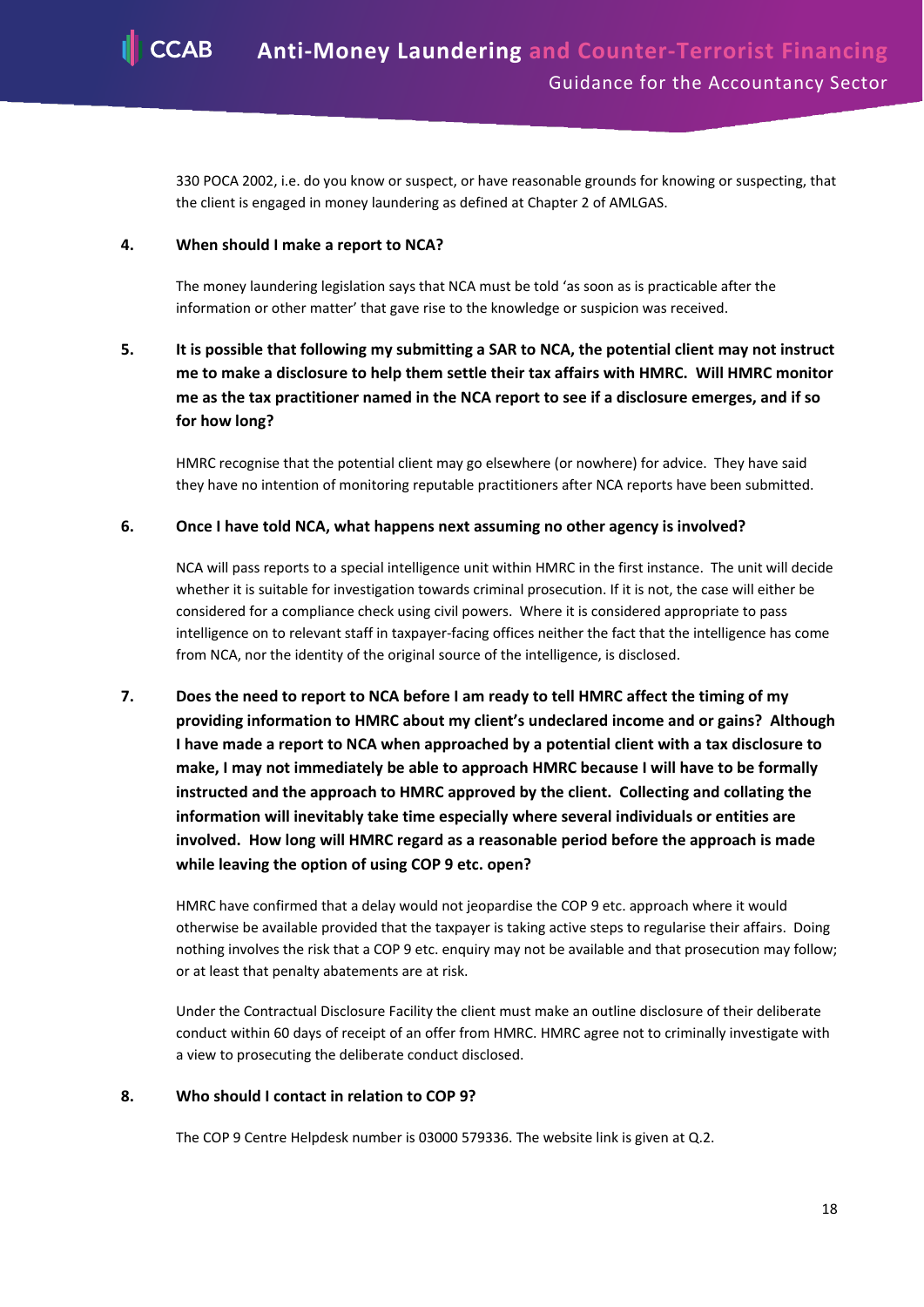**CCAB Anti-Money Laundering and Counter-Terrorist Financing** Guidance for the Accountancy Sector

**9. What is the position where HMRC already had concerns about a taxpayer and the money laundering notification is the trigger for the raid or the launch of an investigation? HMRC may not be prepared to wait, possibly due to concerns that documents might be destroyed. Would COP 9 still be a possibility for my client if the normal conditions are met (for example if the raid does not indicate that my client is unsuitable for COP 9)?**

HMRC have informed us that receipt of a report from NCA or any other notification will not necessarily make them deviate from their proposed course of action. HMRC will look at the NCA report in context of all other information available to them regarding a case when prioritising the cases for investigation.

# **10. Will HMRC wait for a reasonable period of time before launching an enquiry on receipt of a report from NCA?**

In practice, NCA can pass information to HMRC on the 8<sup>th</sup> day after receipt. Thereafter it depends on the priority given to the case.

#### Other facilities:

Links to HMRC's guidance on some of the disclosure routes are below which members might find useful. It is of course not for AML guidance to advise on how to make a disclosure to HMRC but up to the member to advise their client taking account of all the relevant circumstances.

#### Digital disclosure service

[https://www.gov.uk/government/publications/hmrc-your-guide-to-making-a-disclosure/your-guide-to](https://www.gov.uk/government/publications/hmrc-your-guide-to-making-a-disclosure/your-guide-to-making-a-disclosure)[making-a-disclosure](https://www.gov.uk/government/publications/hmrc-your-guide-to-making-a-disclosure/your-guide-to-making-a-disclosure)

#### HMRC Campaigns

[https://www.gov.uk/government/policies/reducing-tax-evasion-and-avoidance/supporting-pages/hmrc](https://www.gov.uk/government/policies/reducing-tax-evasion-and-avoidance/supporting-pages/hmrc-campaigns)[campaigns](https://www.gov.uk/government/policies/reducing-tax-evasion-and-avoidance/supporting-pages/hmrc-campaigns) 

#### Refer to the guidance for that campaign

[https://www.gov.uk/government/organisations/hm-revenue](https://www.gov.uk/government/organisations/hm-revenue-customs/contact?keywords=&contact_groups%5B%5D=campaigns)[customs/contact?keywords=&contact\\_groups%5B%5D=campaigns](https://www.gov.uk/government/organisations/hm-revenue-customs/contact?keywords=&contact_groups%5B%5D=campaigns)

#### Offshore Disclosures

<https://www.gov.uk/guidance/offshore-disclosure-facilities>

# Worldwide disclosure facility[: https://www.gov.uk/guidance/worldwide-disclosure-facility-make-a](https://www.gov.uk/guidance/worldwide-disclosure-facility-make-a-disclosure)**[disclosure](https://www.gov.uk/guidance/worldwide-disclosure-facility-make-a-disclosure)**

CDF should be the normal route if the client is admitting fraud and should only be used if admitting guilt. Clients who have committed fraud are free to use other disclosure routes (that means any route such as a letter, not just an HMRC facility) but they will still have to disclose what they have done and will not be protected from prosecution if they do not use the CDF.